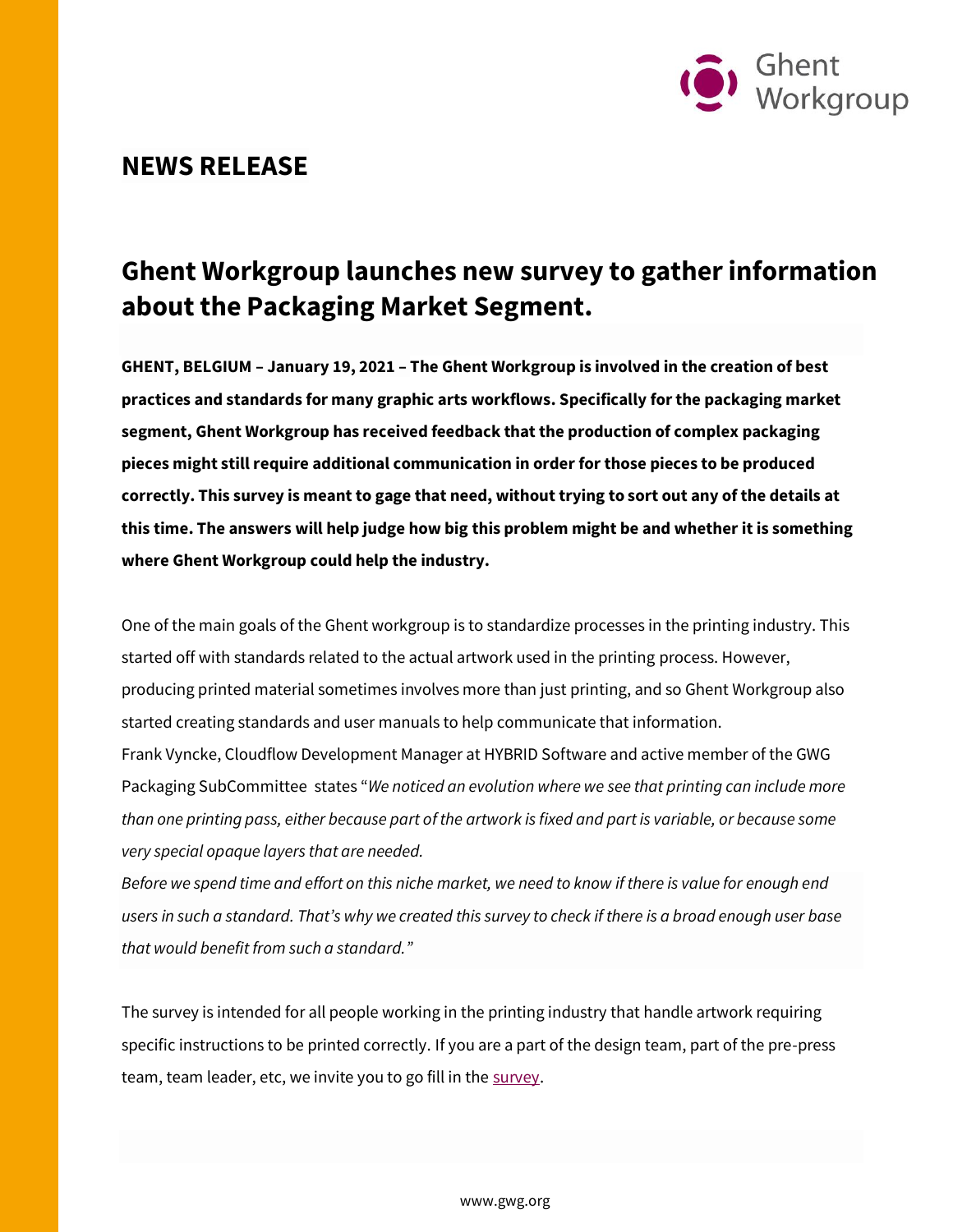

The results will be used to evaluate the need for a standard addressing such complex printing. And if there is a need, to potentially ask more detailed questions so that the standard can cover the real needs of the market.

Frank Vyncke: "*In all my years in the packing printing supplier business, I have seen designs evolve from simple packages, towards high-end designs, printing on all kind of substrates, with special pre-post treatment. Cost reduction also stays a driving factor to change production strategies. When I joined the Ghent Work Group, I was* 



*immediately enthusiastic when I learned they were considering paying attention to write a standard to support these complex printing setups. And now it is time to decide if it is really a worthy effort to make such a standard, and which markets need it the most, so that we can verify that whatever we decide to do helps those markets forward."*



## **About Ghent Workgroup**

The Ghent Workgroup, formed in June 2002, is an international assembly of industry associations, suppliers, educators and industry members from around the globe. The Ghent Workgroup's objective is to establish and disseminate process specifications for best practices in graphic arts workflows.

Since its inception more than fifteen years ago, the organization has consistently produced numerous process specifications for PDF exchange, as well as developing useful tools for automating processes and testing and establishing consistent PDFs for print and publishing – all available free at [www.gwg.org.](http://www.gwg.org/)

Members are comprised of graphic arts associations including CIP4 (Switzerland), KVGO (the Netherlands), Febelgra (Belgium), Fespa (UK), Medibel+ (Belgium), PDFX-ready (Switzerland), Printing United Alliance (USA), and VIGC (Belgium). Vendor members include Agfa, callas software, Canon, DALIM Software, EFI, Enfocus, Esko, Global Graphics, Heidelberg, HYBRID Software, Kodak, Ricoh, Tech